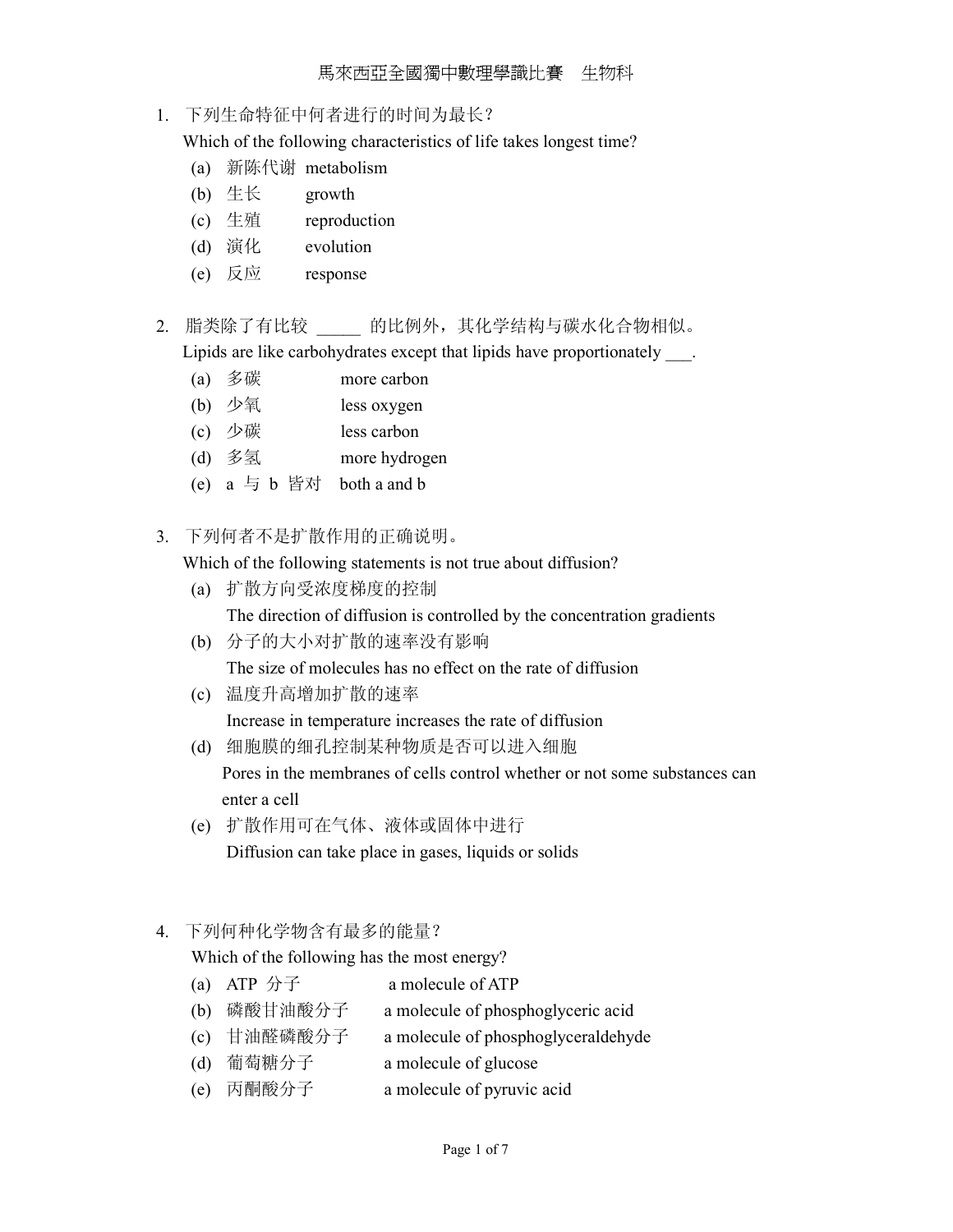5. DNA 分子结构决定 。

DNA molecules determine  $\qquad \qquad$ .

- (a) 蛋白质中的氨基酸的排列顺序 the sequence of amino acids in a protein
- (b) 蛋白质中某氨基酸的位置 the position of an amino acid in a protein
- (c) 蛋白质中氨基酸的总数目 the number of amino acids in a protein
- (d) 合成蛋白质的起点、终点及其长度 the start, end and length of a protein
- (e) 以上皆是 all of the above
- 6. 人类的伴性基因是 \_\_\_\_\_\_\_。
	- A sex-linked gene in humans is one that \_\_\_\_\_.
	- (a) 只表现在单一性别 shows up in only one sex
	- (b) 是在 X 染色体位置上 is located on the X chromosome
	- (c) 不会出现在女性 does not occur in females
	- (d) 只由父亲传给儿子 is only transmitted from father to son
	- (e) 与初级及次级的性特征有关 is related to the primary and second sex characteristics

## 7. 小的种群 \_\_\_\_\_\_\_。

Small populations  $\qquad \qquad$ .

- (a) 在演化中没有角色 have no role in evolution
- (b) 与大的种群有相同比例的基因库

have the same relative gene pool as large populations

- (c) 通常是在稳定状态中 are always stable
- (d) 允许在演化过程中有机会进行 allow chance to operate in evolution
- (e) 以上皆非 none of the above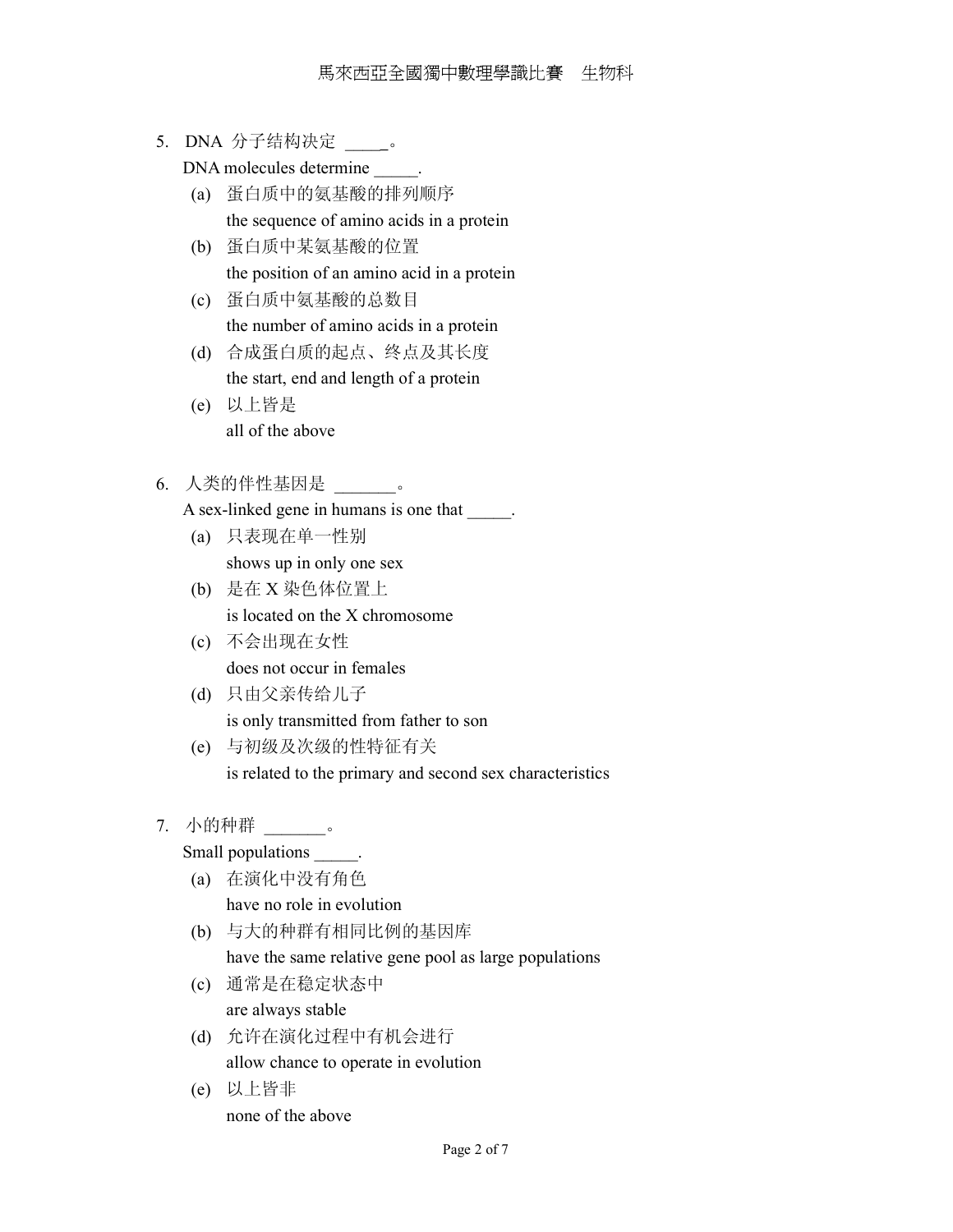#### 馬來西亞全國獨中數理學識比賽 生物科

### 8. 拥有最多物种数目的族群是\_\_\_\_\_\_\_\_\_。

The group with the greatest number of species is the \_\_\_\_\_.

- (a) 兰花 orchids
- (b) 细菌 bacteria
- (c) 甲虫 beetles
- (d) 鸟类 birds
- (e) 海绵 sponges
- 9. 绿藻门 \_\_\_\_\_\_\_\_\_\_\_。

The chlorophyta or green algae .

- (a) 以碳水化合物形式储存食物 store their food in the form of carbohydrates
- (b) 有由纤维素所组成的细胞壁 have cell walls composed of cellulose
- (c) 是陆上植物的先驱 are the precursors of land plants
- (d) 含有叶绿素 a 和 b contain chlorophyll a and b
- (e) 以上皆是 all of the above
- 10. 授粉作用在 \_\_\_\_\_中进行。

Pollination takes place on the  $\qquad$ .

- (a) 花柱 style
- (b) 花托 receptacle
- (c) 花药 anther
- (d) 胚珠 ovule
- (e) 柱头 stigma

## 11. 胚胎开始可识别为人的样子时是在怀孕后 \_\_\_\_。

The embryo is first recognizable as a human \_\_\_\_\_\_ of pregnancy.

- (a) 第一个月内 during the first month
- (b) 第二个月内 during the second month
- (c) 第三个月内 during the third month
- (d) 第四个月内 during the fourth month
- (e) 第四个月后 after the fourth month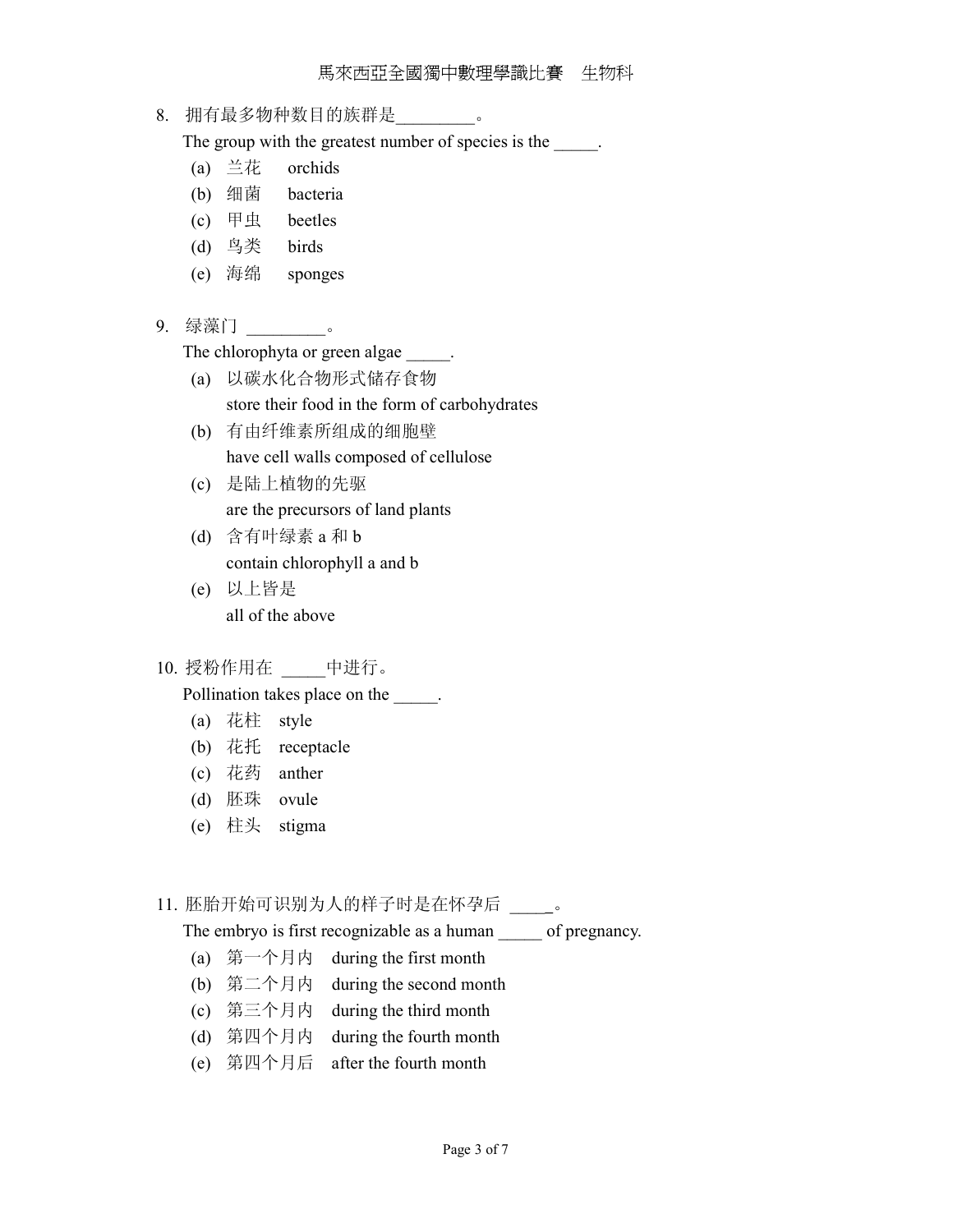12. 下列何种组织不属于结缔组织?

Which of the following is not considered a connective tissue?

- (a) 硬骨 bone
- (b) 血液 blood
- (c) 软骨 cartilage
- (d) 韧带 ligaments
- (e) 肌肉 muscles
- 13. 下列何种营养素在经过新陈代谢后产生最大量的有毒化学物?

 Which of the following classes of nutrients produce the largest amounts of toxic compounds when broken down during metabolism?

- (a) 碳水化合物 carbonhydrates
- (b) 脂肪 fats
- (c) 胆固醇 cholesterol
- (d) 疍白质 proteins
- (e) 维生素 vitamins

## 14. 下列何种血管是有最低的血压?

In which of the following vessels is the blood pressure lowest?

- (a) 头部的动脉 arteries in the head
- (b) 头部的小动脉 arterioles in the head
- (c) 微血管 capillaries
- (d) 头部的小静脉 venules in the head
- (e) 头部的静脉 veins in the head

## 15. 人类唾液可执行下列的功力,除了

Human siliva performs all of the following functions except

(a) 食物的润滑 lubricating food (b) 酸性食物的中和 neutralizing food acids (c) 控制细菌种群 controlling bacteria populations (d) 将淀粉水解为葡萄糖 hydrolyzing starch to glucose (e) 将蛋白质水解为多肽 hydrolyzing proteins to polypeptides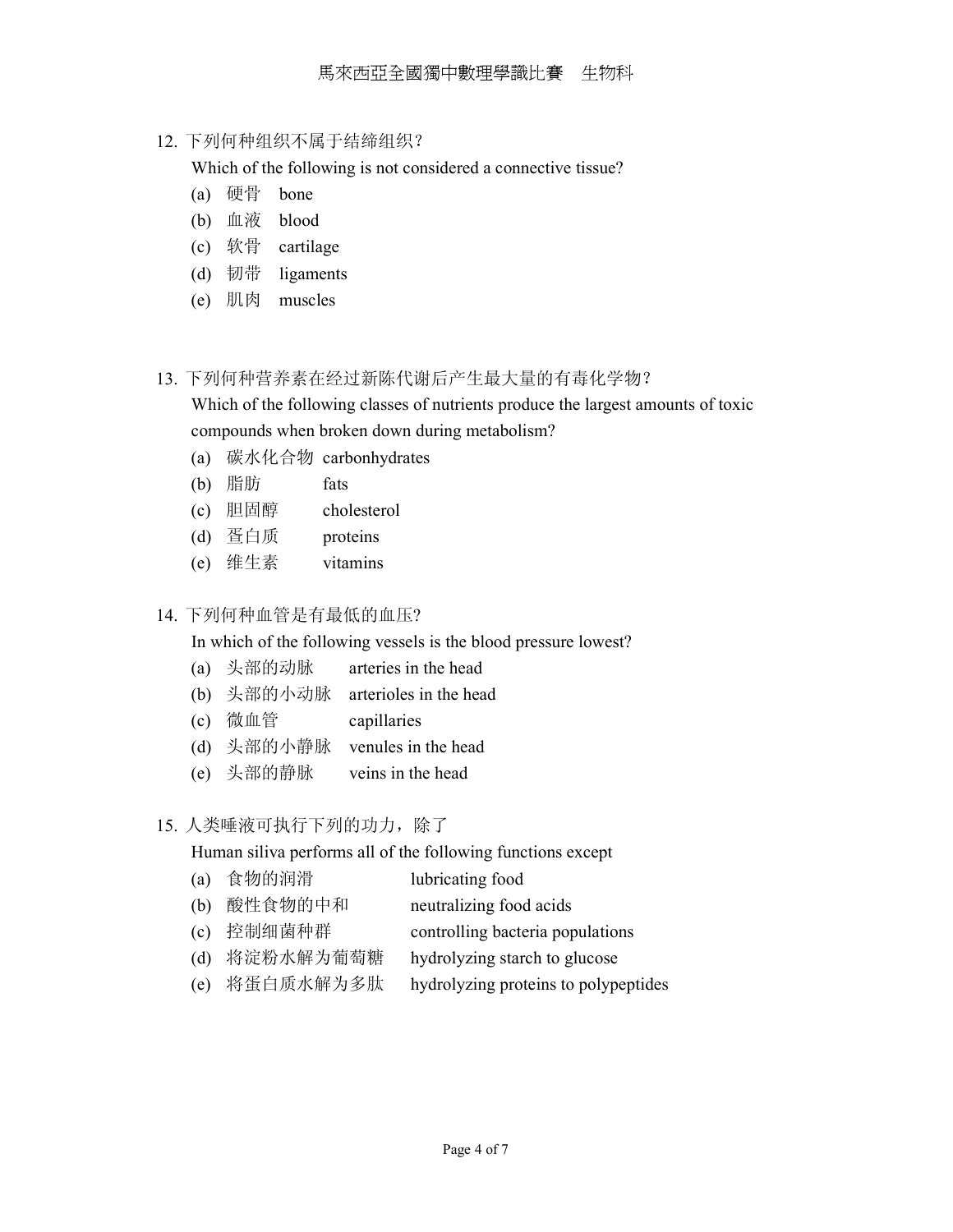### 馬來西亞全國獨中數理學識比賽 生物科

## 16. 在体免疫中出现继发反应是当记忆细胞与 结合。

The secondary response in humoral immunity occurs when memory cells binds to  $\Box$ .

- (a) 特定的激素 particular hormones
- (b) 特定的抗体 particular antibodies
- (c) 抗原 antigens
- (d) 浆细胞 plasma cells
- (e) 特实的克隆体 particular clones

### 17. 下列何种反应是因为交感神经系统的活化而产生的?

 Which of the following effects could result from activation of the sympathetic nervous system?

- (a) 降低血压 decreased blood pressure
- (b) 降低心跳速率 decreased heart rate
- (c) 降低消化速率 decreased rate of digestion
- (d) 支气管的收缩 constriction of the bronchi
- (e) 降低呼吸频率 decreased rate of breathing

#### 18. 人类脑中那部位负责身体移动时的详细协调工作?

What part of the human brain is responsible for detailed coordination of movements?

- (a) 视丘 thalamus
- (b) 下视丘 hypothalamus
- (c) 延髓和脑桥 medulla oblongata and pons
- (d) 大脑 cerebrum
- (e) 小脑 cerebellum

## 19. 肌肉的基本功能是要\_\_\_\_\_\_。

The primary functions of muscles is to  $\qquad \qquad$ .

- (a) 燃烧食物分子 burn food molecules
- (b) 转换化学能为机械能 convert chemical energy to mechanical energy
- (c) 将骨骼连接 hold the skeleton together
- (d) 产生身体热量维持体内平衡 generate body heat to maintain homeostasis
- (e) 以上皆是 all of the above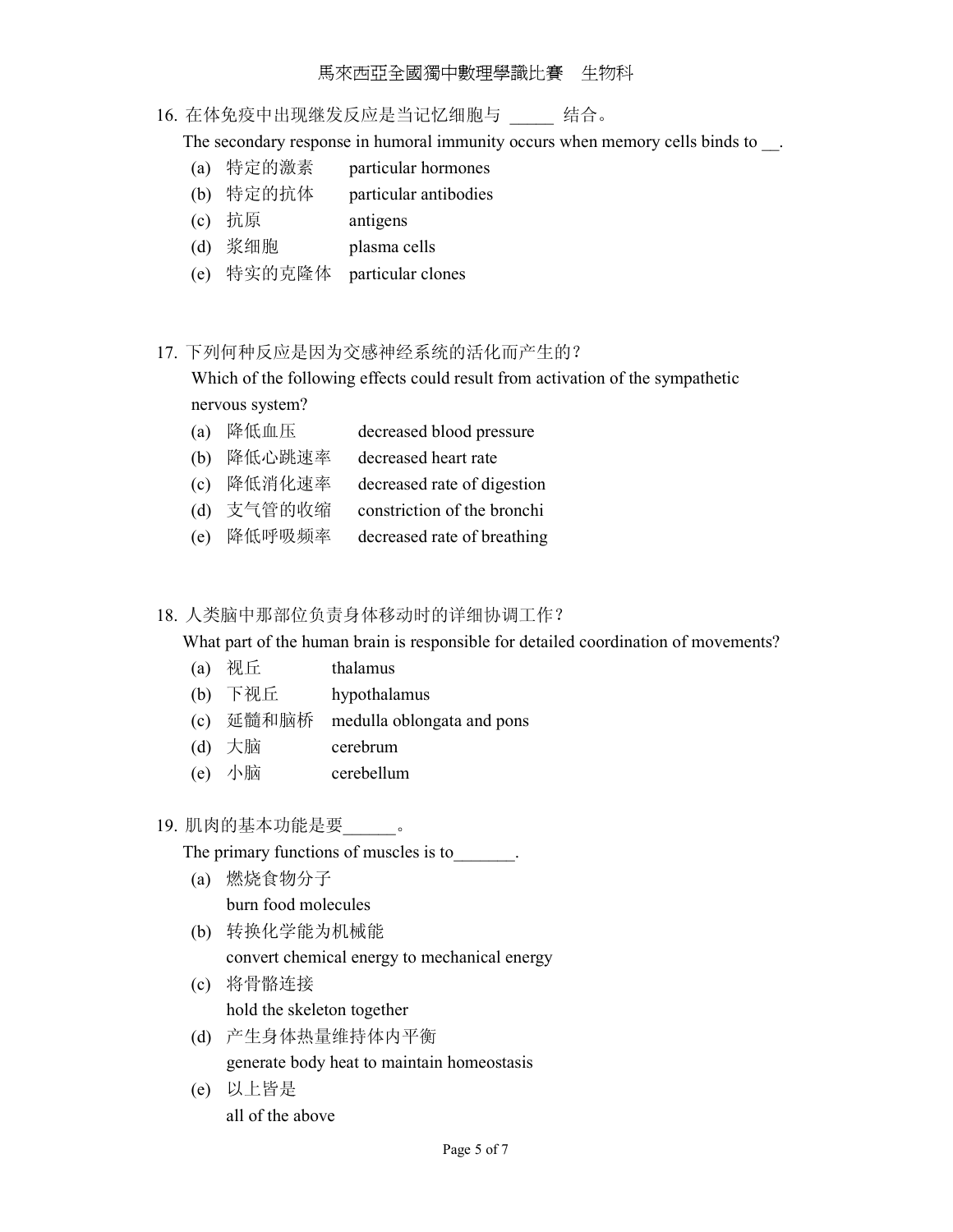20. 最大存活的植物物种是\_\_\_\_\_\_\_\_。

The vast majority of living plant species are

- (a) 苏铁植物 cycads
- (b) 裸子植物 gymnosperms
- (c) 双子叶植物 dicots
- (d) 单子叶植物 monocots
- (e) 苔藓植物 mosses
- 21. 打架比较会出现在 \_\_\_\_\_ 之间。

Fighting is more likely to occur between

- (a) 同一物种中的男性 males of the same species
- (b) 不同物种中的男性 males of different species
- (c) 同一物种中的女性 females of the same species
- (d) 不同物种中的男性 females of different species
- (e) 同一物种中的男性和女性 males and females of the same species

### 22. 在下列何种天气的环境下,植物的蒸散作用是最迅速的?

Under which of the following weather conditions would transpiration be most rapid?

- (a) 下雨天 rainy weather
- (b) 热和潮湿的天气 hot, humid weather
- (c) 冷和潮湿的天气 cold, humid weather
- (d) 热和干燥的天气 hot, dry weather
- (e) 大风和下雨的天气 windy, wet weather